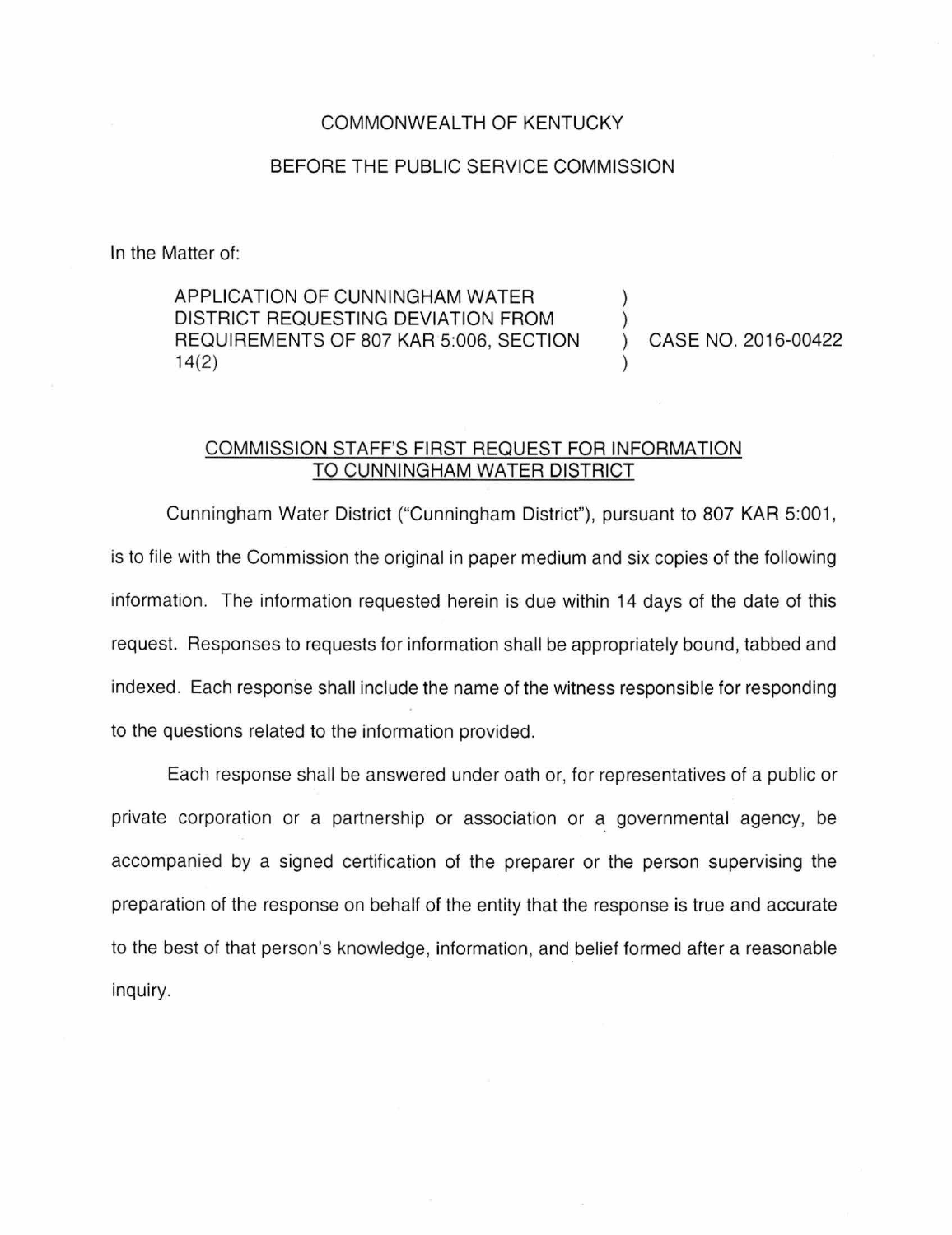Cunningham District shall make timely amendment to any prior response if it obtains information which indicates that the response was incorrect when made or, though correct when made, is now incorrect in any material respect. For any request to which Cunningham District fails or refuses to furnish all or part of the requested information, it shall provide a written explanation of the specific grounds for its failure to completely and precisely respond.

Careful attention should be given to copied material to ensure that it is legible. When the requested information has been previously provided in this proceeding in the requested format, reference may be made to the specific location of that information in responding to this request. When filling a paper containing personal information, Cunningham shall, in accordance with 807 KAR 5:001, Section 4(10), encrypt or redact the paper so that personal information cannot be read.

1. Provide the following information concerning Cunningham District's office:

a. State the location of the office and describe the office facility, including the number of rooms and square footage;

b. State whether Cunningham District receives mail at its office;

c. State how frequently Cunningham District inspects the payment drop box located at the office for the receipt of payments;

d. State whether the telephone number for Cunningham District is for a telephone located within the office;

e. State how often the voice mail for the telephone number for Cunningham District is checked for messages;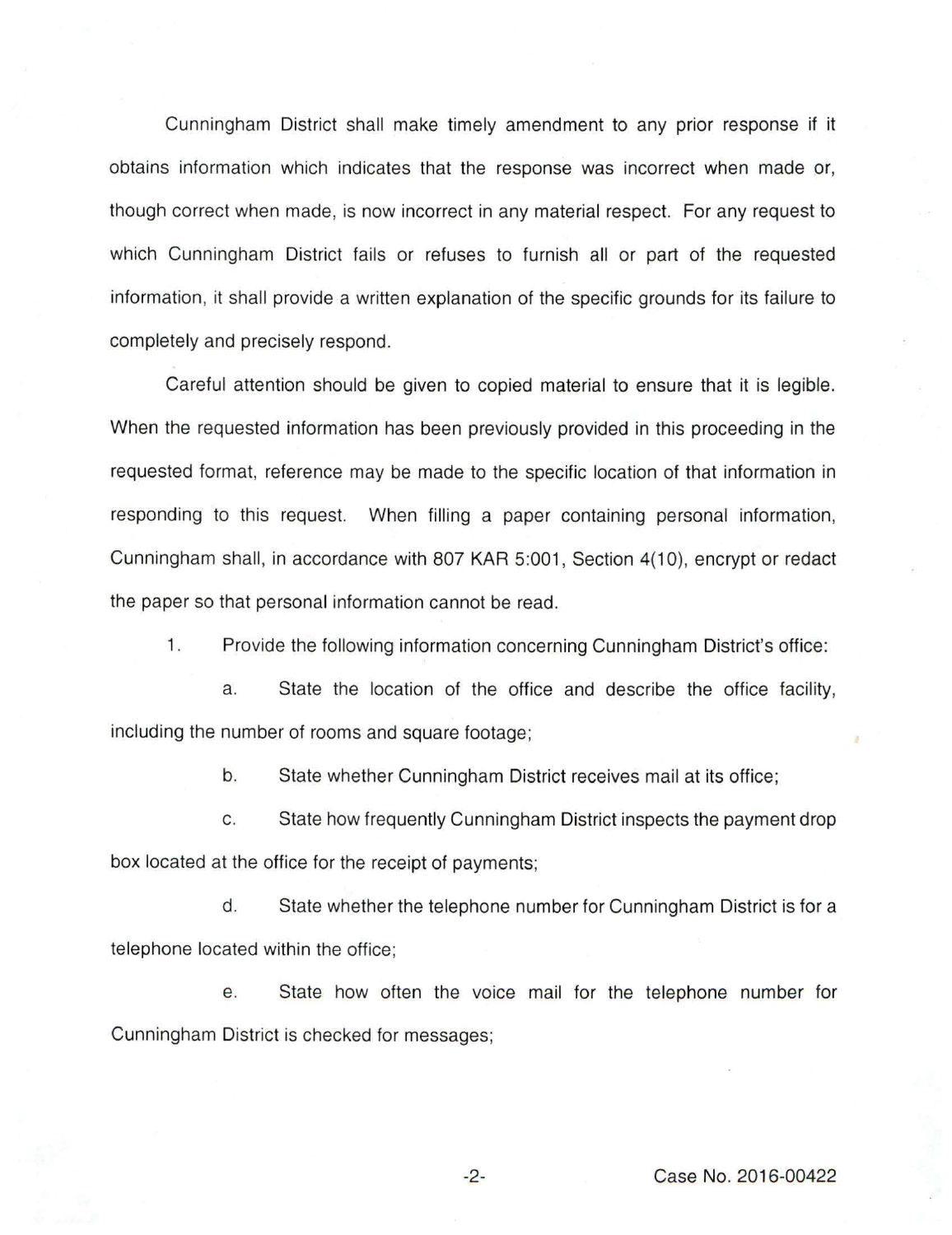f. State the uses of the office by Cunningham District employees;

g. State whether Cunningham District is currently in compliance with 807 KAR 5:006, Section 14(1)(b)2, by making a designated representative available during Cunningham District's established working hours not fewer than seven hours per day, one day per week. If Cunningham District is not currently in compliance with 807 KAR 5:006, Section 14(1)(b)2, state the date when Cunningham District was last in compliance with this administrative regulation.

h. State how often Cunningham District currently has a representative or representatives at the office, including the normal hours per day, time of day, and days of the week;

i. State whether Cunningham District's representative utilizes the office for meeting with customers.

2. Provide the following information for the cellular telephone number used by Cunningham District:

a. State the name and position of the contact person or persons for Cunningham District;

b. State whether the contact person at the cellular telephone number has the authority to negotiate and accept partial payment plans;

c. State whether the contact person at the cellular telephone number is trained and sufficiently knowledgeable of Cunningham District's operations to answer questions and resolve disputes; and .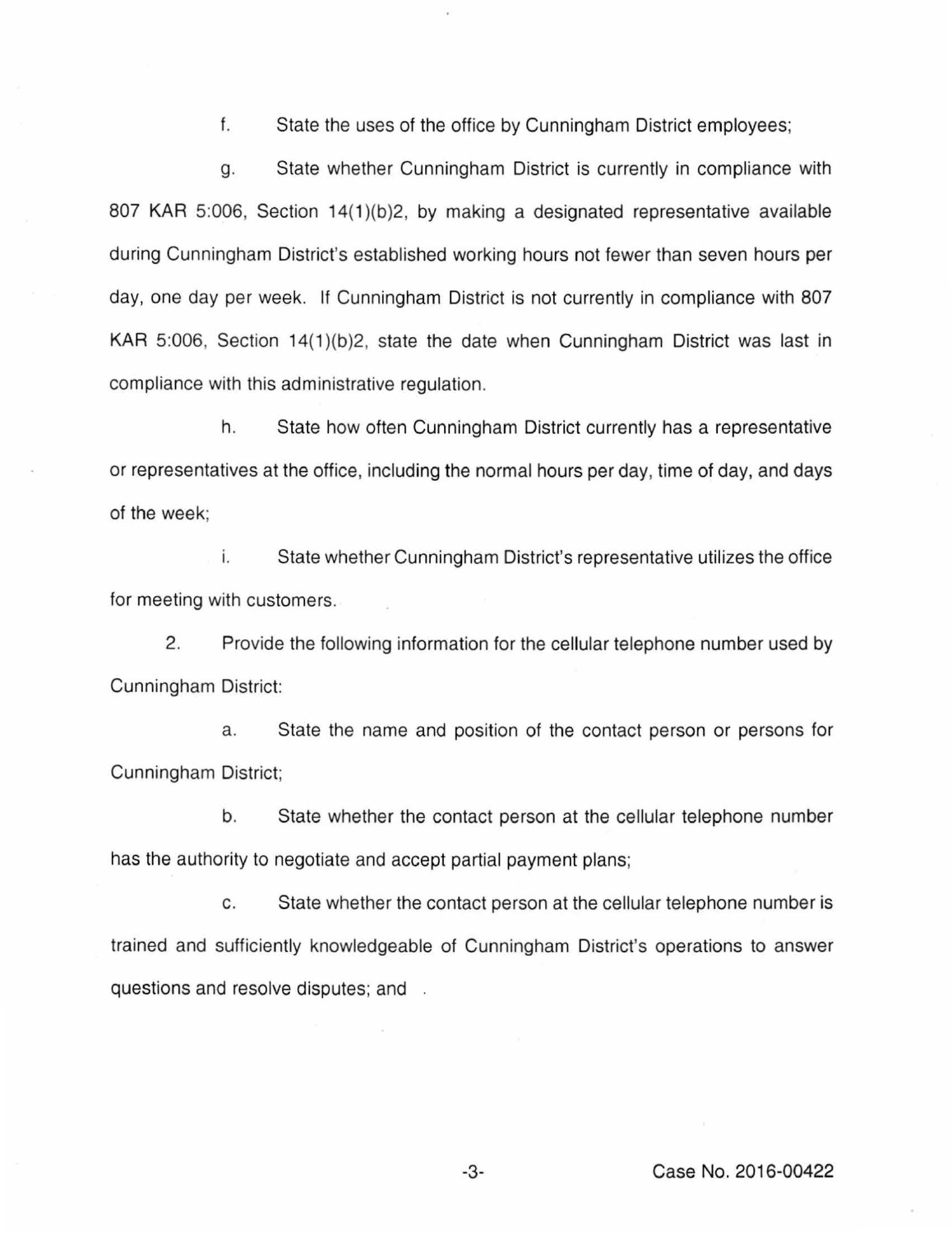d. State whether the contact person at the cellular telephone number is knowledgeable of KRS 278.160(2); KRS 278.225 regarding customer bills and service; 807 KAR 5:001, Section 20; and 807 KAR 5:006.

3. Provide a detailed breakdown of Cunningham District's estimated annual cost of \$4,000 to \$5,000 to hire a new employee to staff its office during office hours.

Mathems

**Talina R. Mathews** Executive Director Public Service Commission P.O. Box 615 Frankfort, KY 40602

DATED **APR 1 2 2017** 

cc: Parties of Record

Case No. 2016-00422